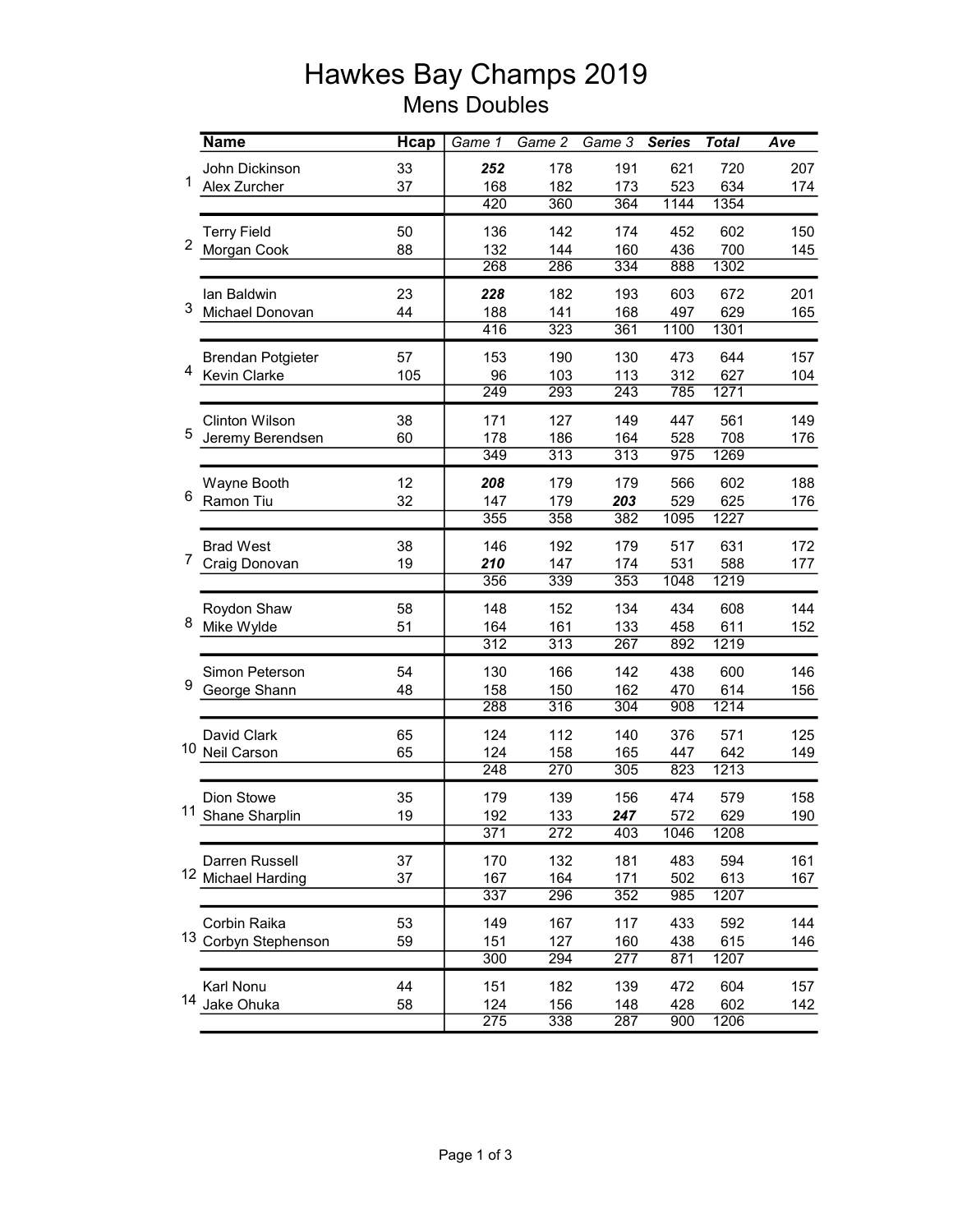## Hawkes Bay Champs 2019 Mens Doubles

|    | <b>Name</b>            | <b>Hcap</b> | Game 1           | Game 2           | Game 3           | <b>Series</b> | <b>Total</b> | Ave |
|----|------------------------|-------------|------------------|------------------|------------------|---------------|--------------|-----|
|    | <b>Preston Epplett</b> | 39          | 132              | 200              | 156              | 488           | 605          | 162 |
| 15 | Mike Goodacre          | 40          | 151              | 143              | 169              | 463           | 583          | 154 |
|    |                        |             | 283              | $\overline{343}$ | 325              | 951           | 1188         |     |
|    | <b>Birtie Van Taak</b> | 58          | 125              | 133              | 177              | 435           | 609          | 145 |
|    | 16 Ken Lyons           | 25          | 190              | 152              | 160              | 502           | 577          | 167 |
|    |                        |             | 315              | 285              | 337              | 937           | 1186         |     |
| 17 | Steve McKay            | 25          | 150              | 182              | 181              | 513           | 588          | 171 |
|    | Josh Langdon           | 63          | 153              | 124              | 129              | 406           | 595          | 135 |
|    |                        |             | 303              | 306              | 310              | 919           | 1183         |     |
|    | Ron Morgan             | 13          | 184              | 162              | 162              | 508           | 547          | 169 |
|    | 18 Pete Richardson     | 12          | 182              | 220              | 188              | 590           | 626          | 196 |
|    |                        |             | 366              | 382              | 350              | 1098          | 1173         |     |
| 19 | Murray Church          | 30          | 167              | 151              | 181              | 499           | 589          | 166 |
|    | Peter Hill             | 45          | 176              | 126              | 145              | 447           | 582          | 149 |
|    |                        |             | 343              | 277              | 326              | 946           | 1171         |     |
| 20 | Jono Munro             | 10          | 181              | 174              | 171              | 526           | 556          | 175 |
|    | Michael Peryer         | 42          | 199              | 130              | 160              | 489           | 615          | 163 |
|    |                        |             | 380              | $\overline{304}$ | 331              | 1015          | 1171         |     |
|    | Dan Brider             | 44          | 154              | 165              | 155              | 474           | 606          | 158 |
| 21 | Ariel Watene           | 57          | 124              | 127              | 141              | 392           | 563          | 130 |
|    |                        |             | 278              | 292              | 296              | 866           | 1169         |     |
|    | Keith Botherway        | 34          | 136              | 166              | 146              | 448           | 550          | 149 |
|    | 22 Keith Adams         | 53          | 104              | 152              | 186              | 442           | 601          | 147 |
|    |                        |             | 240              | 318              | 332              | 890           | 1151         |     |
|    | Devan Sahayam          | 16          | 176              | 199              | 125              | 500           | 548          | 166 |
| 23 | Christian Karatau      | 18          | 209              | 182              | 158              | 549           | 603          | 183 |
|    |                        |             | 385              | 381              | 283              | 1049          | 1151         |     |
|    | <b>Tony Schmidt</b>    | 51          | 164              | 121              | 102              | 387           | 540          | 129 |
| 24 | Jon Jolley             | 47          | 129              | 165              | 150              | 444           | 585          | 148 |
|    |                        |             | 293              | 286              | 252              | 831           | 1125         |     |
|    | <b>Terry Mustchin</b>  | 4           | 140              | 228              | 143              | 511           | 523          | 170 |
|    | 25 Roger Tucker        | 12          | 182              | 148              | 200              | 530           | 566          | 176 |
|    |                        |             | $\overline{322}$ | 376              | 343              | 1041          | 1089         |     |
|    | Jon Jolley             | 47          | 113              | 117              | 116              | 346           | 487          | 115 |
|    | 26 Shane McAlley       | 29          | 154              | 156              | 191              | 501           | 588          | 167 |
|    |                        |             | 267              | 273              | $\overline{307}$ | 847           | 1075         |     |
|    | Peter Jones            | 22          | 136              | 158              | 148              | 442           | 508          | 147 |
| 27 | Murray Bicknell        | 8           | 186              | 190              | 155              | 531           | 555          | 177 |
|    |                        |             | 322              | 348              | 303              | 973           | 1063         |     |
|    | Chris Clare            | 37          | 163              | 115              | 123              | 401           | 512          | 133 |
|    | 28 Kerry Williams      | 22          | 148              | 156              | 142              | 446           | 512          | 148 |
|    |                        |             | $\overline{311}$ | 271              | 265              | 847           | 1024         |     |